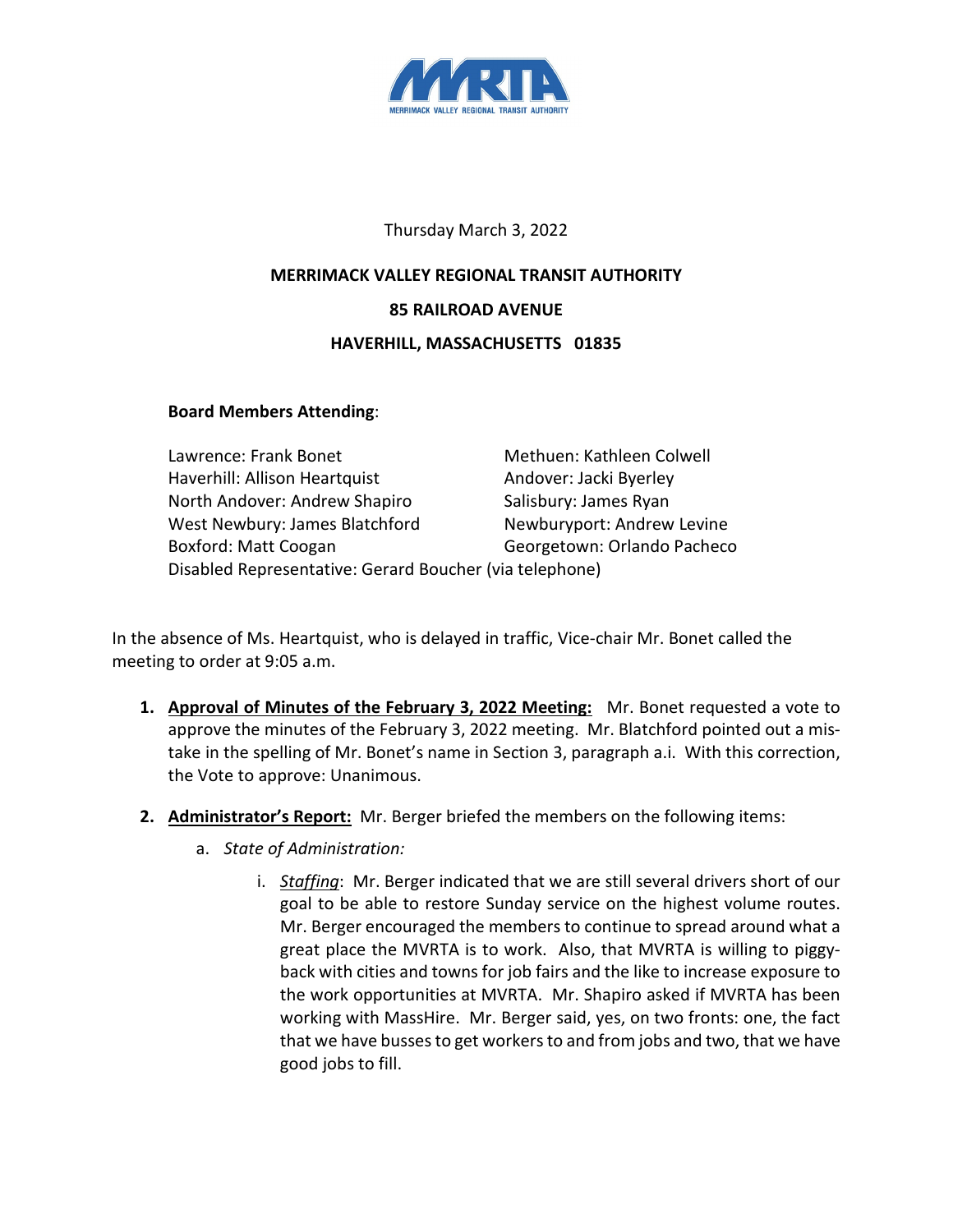

- ii. *Great Ideas Group (GIG)*: Mr. Berger described the new Great Ideas Group, formed to allow operators and mechanics who are on the front lines to share their insights and develop ways to improve morale, recognize employees who go above and beyond, better accommodate the flexibility in operators' lives and many other issues directly affecting them and their peers. First up was the implementation of an Employee of the Month promotion, giving the selected employee a special parking place, gift card and recognition.
- iii. *Snow/Sleet/Freezing Rain*: Mr. Berger updated the members on snow/ice conditions that occurred since the last Board meeting. February 4<sup>th</sup> brought a mix or snow, sleet and freezing rain. Buses operated on snow detour in Haverhill and Lawrence and there were no accidents or incidents. On February 25th, substantial snow fell, and buses operated on snow detour all day. Despite a few temporarily stuck buses, no trips were missed except for the one Boston Commuter Bus trip, which had one passenger and was stuck in Andover. Once freed, the bus brought the passenger to the McGovern Transportation Center, where the passenger took the train to North Station.
- iv. *COVID-19*: We are in a much better place since the last meeting. No employees have had COVID since the end of January. We are planning to lift the mask mandate next Monday March 7 and we will discuss and vote on lifting the vaccine mandate later in this meeting.
- v. *Operating Contract*: Mr. Berger explained that First Transit will no longer be renewing its contractual relationship with MVRTA when the current contract ends on 6/30/22. This gives MVRTA an opportunity to realign its organizational structure to play to its strengths and minimize disruptions while staying within the limitations of MGL 161B. Mr. Berger has reached out to several operating companies for ideas and methods being used locally and nationwide. Working with outside counsel we will be issuing an RFP in the next month or so.
- vi. *Latinos in Transit*: Mr. Berger informed the board that MVRTA has joined a trade organization called Latinos in Transit., which supports and builds on a global network of transportation professionals and introduces opportunities for members to connect through many venues. MVRTA can utilize its membership to maximize our workforce and best serve our member and neighboring communities.
- b. *State of Operations*:
	- i. *Ridership*: Mr. Berger noted that we are still lagging behind where we'd like to be in terms of pre-pandemic ridership overall, however, it is interesting to look at it by route because you will see different stories. Some routes have bounced back more quickly than others. The fixed route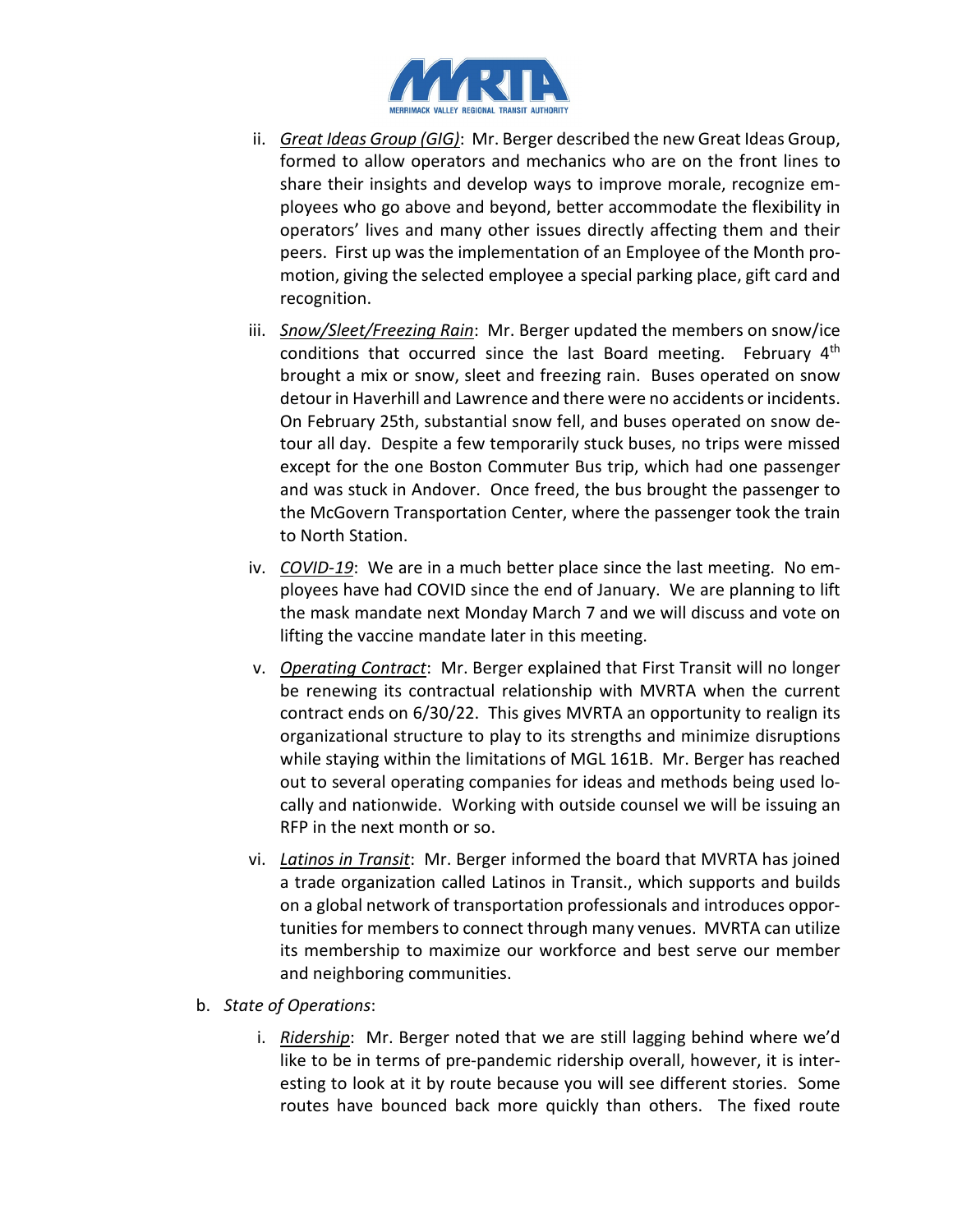

ridership percentage of 57.6% of pre-pandemic levels is disproportionately low, being pulled down by routes that are not running inFY22, including the North Andover Commuter Bus, Haverhill Employment runs and Sunday service.

- c. *State of Finance:*
	- i. *FY22 Budget to Actuals*: Mr. Berger is pleased that the budget to actual numbers are better than expected considering we just completed union negotiations that gave workers a 15.78% increase. That was offset by other savings we realized even with other unique increases this year.
	- ii. *FY2022 Federal Appropriations*: Mr. Berger informed the members that a third Continuing Resolution to extend funding for FFY 22 through 3/11/22 has been passed and signed by the President. As a result, FTA's full FFY22 appropriations have not been made available and we have yet to realize the authorization levels agreed to in the Bipartisan Infrastructure Bill. Fortunately, we have carryover FTA funding available as well as recovery funds with which to cover our budgeted federal funding levels.
	- iii. *FHWA Transfer Funds*: We did also receive \$1.2 million from the Federal Highway Administration, which will allow us to repower ten 2015 and 2016 buses and upgrade our Intelligent Transportation System.
- d. *State of Planning & Implementation*:
	- i. *We are Now Fare Free!* Mr. Berger related the significance of the event held on Monday February 28<sup>th</sup> to kick off system wide free fares. He thanked the members who attended and mentioned Congressional and Local officials who were in attendance as well as small business owners, MVPC and the Merrimack Valley Chamber of Commerce.
	- ii. *Downtown Amesbury Routing*: Mr. Berger pointed to the Amesbury Route 51 Main Street routing change, which was celebrated by an event held with Mayor Gove, her team and local residents on Valentine's Day. He stated that this is the type of improved customer service we will strive to make on all our routes.
	- iii. *Potential Peter Pan Partnership*: Mr. Berger related that our Boston Commuter Bus ridership is not where we would like it to be, we have 6 coaches on site that we do not have room for, and we are taking a driver that could be providing service elsewhere. Discussions are being held with Peter Pan Bus Lines where we could loan the vehicles to them, they would run the service, retain the fares and we would use funds already budgeted for the service to execute a contract with them. Updates will be made as things progress.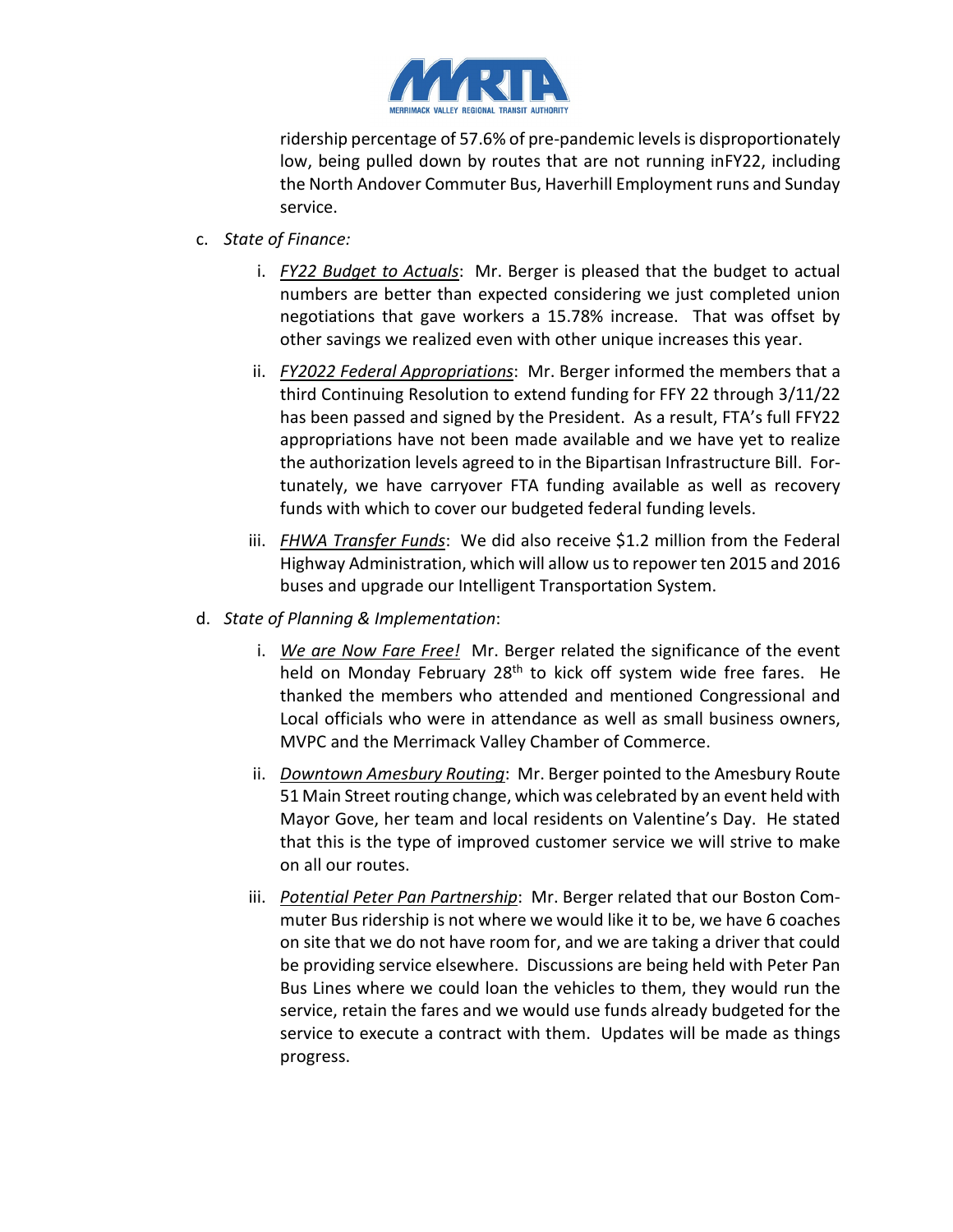

- iv. *Shared Streets*: Mr. Berger said that we submitted a Shared Streets grant application for shelters in two communities. We have reached out to other communities, some of which are not ready with where to locate shelters, but by next year we should be able to include other communities in our grant application.
- v. *Route Optimization & Streamlining*: Mr. Berger brought to the attention of the members some route optimization that we've been toying with. He cited Route #36 Bus in Lawrence and Methuen as an example. The route is difficult for drivers to maneuver and inconvenient for passengers because the inbound and outbound routes are not closely aligned. Adjusting the routes will benefit both drivers and passengers. This same theory will be discussed for other routes with similar problems. We are also working on simplifying the Ring & Ride services so that all towns outside of the fixed route service area have the same service parameters.
- vi. *Fleet Electrification Assessment*: Mr. Berger noted that many people ask, "When are you going electric?" We are participating in an analysis being conducted by National Grid and ICF of the feasibility of converting to electric vehicles. There are many challenges, such as charging infrastructure, for which we do not currently have the space to accommodate, the cost of that infrastructure, and the additional cost of buses, about 50% more than traditional diesel buses. In addition, the promised range of electric buses is not being met, particularly in the climate and hilly terrain we operate in. Eventual benefits are intriguing, as the study shows we would save \$19 million over the next 22 years if we converted 59 buses to all electric.
- e. *State of Outreach:*
	- i. *MARTA Legislative Luncheon*: Mr. Berger made the members aware that the Annual Massachusetts Association of Regional Transit Authority's (MARTA) Legislative Luncheon will be held this year on Tuesday March 29 at the Boston Omni Parker House from 11:30 a.m. – 1:00 p.m. and all of the members are invited.
	- ii. *Cool Science Initiative*: Eight of MVRTA buses now proudly display the winning entries of educational artwork highlighting the impacts of climate change drawn by children from around the Commonwealth. This program is in conjunction with UMass-Lowell's Cool Science initiative.
	- iii. *MAP/§5310*: MVRTA is planning to seek funding on behalf of town COAs to acquire vans for use by their communities. Let us know if your community would be interested in obtaining a vehicle through this program. In the interim, we can transfer our surplus vehicles over as we have just done for the Amesbury COA.